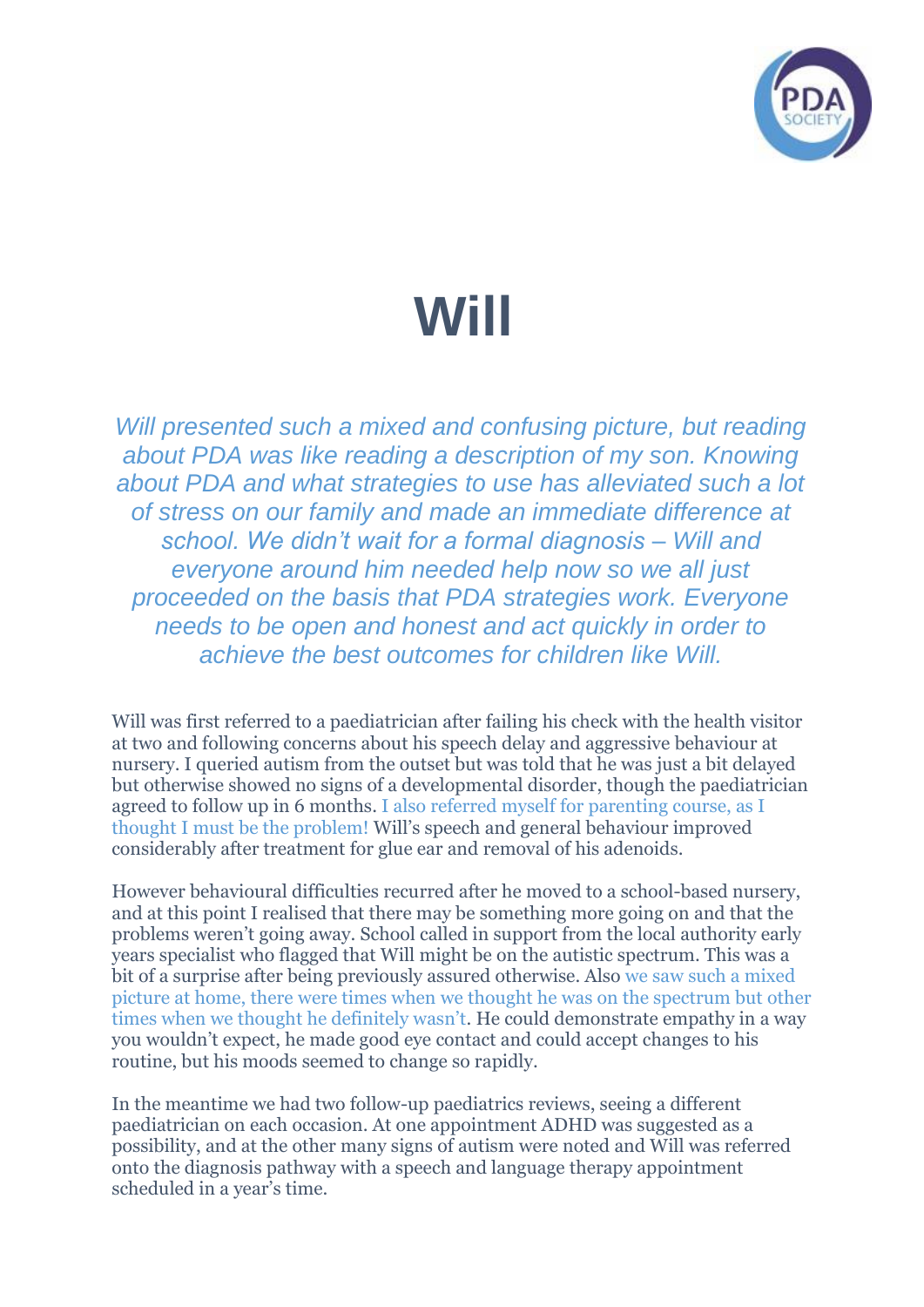It was fortuitous that around this time, through my job as an inclusion manager, I was sent some information about PDA in relation to a pupil in my school. Reading this was an absolute eye-opener as I could suddenly my son's difficulties in the description of PDA. My husband had exactly the same reaction; for the first time we were reading something that fitted Will. I went through the EDA-Q checklist on the PDA Society website and found that I was ticking all the boxes for PDA tendencies.

We now knew what we were dealing with, started to put strategies into place immediately and found that he responded - we could get him to comply and he had less meltdowns! Knowing what PDA is and knowing what strategies to use has alleviated a significant level of stress on our family. Before, all I was doing was blaming myself for my parenting, blaming my husband and even blaming Will, thinking his behaviour was deliberately bad. Now I understand him and my relationship with him is growing stronger again. I felt I lost him for a while but I now have my little boy back and I know how to help him. It has reduced the pressure on Will and ultimately I believe it will be key to helping improve his self-esteem and protecting his mental health.

We're now educating everyone about PDA and not letting ourselves be put off by conflicting views. Our paediatrician felt that demand avoidance is a 'symptom' of autism. Our educational psychologist was not fully aware of PDA but listened to our views and agreed that any strategies that work for Will should be used. I took all the PDA information I could lay my hands on into school, and the SENCO found it equally enlightening. Will's school put 1:1 support in place and started to implement PDA strategies; straightway things improved. At one point he would be very resistant about attending school, but now he's going in, staying in and is more able to learn.

We are using a home-school diary which has been fantastic. I can make gentle suggestions when his teacher or TA explain a situation that might not have gone so well and ask for my input and I also share details of difficult situations we've had at home. Together we're exchanging ideas about what works and also reading his moods and planning around this.

Because of my work I may have had more confidence to share my concerns and the information I had gathered about PDA with school in an open and honest way. I don't expect them to know everything or that every day will go well. The people working with Will are human beings and it is stressful for them too, as much as it is stressful for me as a parent trying support him. I think it is important that the school do not feel judged or criticised. I had been in the same position as they were, trying to help and following the advice of autism specialists for more typical presentations of autism but feeling frustrated because these interventions weren't working. If a parent had come to me in the past saying 'I think it might be PDA' I'd have grabbed that as a real lifeline. If a school is genuinely inclusive they want to find the thing that works.

Also schools might have to wait months and months for psychologists to assess a child, and in the meantime they have to handle the child so they need all the help they can get. Honesty is absolutely the best policy, both ways round. For this to work you have to build trust. Recently I attended a meeting with Will's teacher, SENCO, TA and out of hours provision staff and I genuinely felt that we were all a team working to meet his needs.

Early intervention is vital, if you leave it too late a PDA child will become too anxious and have really negative associations with school. Also it's hard to see the individual when you have 30 kids in the classroom, so teachers need a parent to advocate for